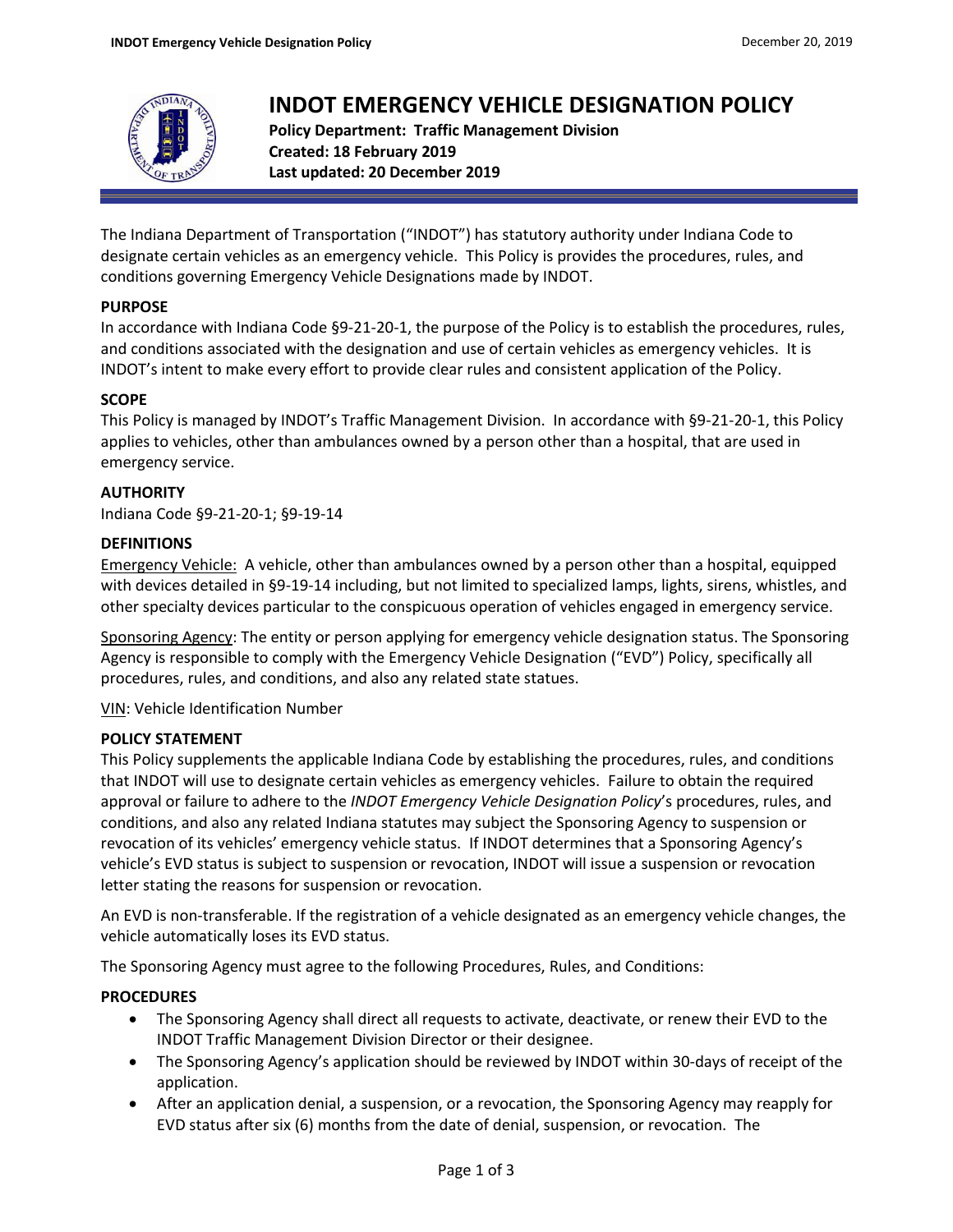reapplication shall include information, documentation or both, demonstrating that the Sponsoring Agency has resolved all issues. There is no guarantee INDOT will reinstate a vehicle(s).

- The Sponsoring Agency shall contact the Director of the INDOT Traffic Management Division or their designee if a vehicle with emergency vehicle status is removed from service for any reason. The Sponsoring Agency has twenty (20) calendar days from the date the vehicle is removed from service to complete this notification.
- The EVD expiration date will be clearly stated in approval letters. An EVD for a new vehicle will expire on the December 31st following 10 years after the date of issuance. The older the vehicle, the shorter the period in which the EVD will expire, but always on December 31, in accordance with the following:

| VIN Model Year Age |               | <b>EVD Expiration</b>                                                    |
|--------------------|---------------|--------------------------------------------------------------------------|
| 0 to 1 year        | $\rightarrow$ | December 31 <sup>st</sup> following 10-years after date of EVD issuance. |
| 2 to 3 years       | $\rightarrow$ | December 31 <sup>st</sup> following 9-years after date of EVD issuance.  |
| 4 to 5 years       | $\rightarrow$ | December 31 <sup>st</sup> following 8-years after date of EVD issuance.  |
| 6 to 7 years       | $\rightarrow$ | December 31 <sup>st</sup> following 7-years after date of EVD issuance.  |
| 8 to 9 years       | $\rightarrow$ | December 31 <sup>st</sup> following 6-years after date of EVD issuance.  |
| 10 to 11 years     | $\rightarrow$ | December 31 <sup>st</sup> following 5-years after date of EVD issuance.  |
| 12 to 13 years     | $\rightarrow$ | December 31 <sup>st</sup> following 4-years after date of EVD issuance.  |
| 14 to 15 years     | $\rightarrow$ | December 31 <sup>st</sup> following 3-years after date of EVD issuance.  |
| 16 to 17 years     | $\rightarrow$ | December 31 <sup>st</sup> following 2-years after date of EVD issuance.  |
| 18 years or more   | $\rightarrow$ | December 31 <sup>st</sup> following 1-year after date of EVD issuance.   |

This applies to both activation requests and renewal requests.

- The Sponsoring Agency acknowledges that they shall monitor the expiration of the EVD, notify the INDOT Traffic Management Division Director or their designee when vehicles with EVD are no longer in service, and apply for a renewal of the EVD for continued use when needed in accordance with the Procedures noted in the *INDOT Emergency Vehicle Designation Policy*.
- If the applicant is unable to comply with the *INDOT Emergency Vehicle Designation Policy*, the Applicant or Sponsoring Agency shall provide a completed and notarized *INDOT EVD – Sheriff's Department Acknowledgment* form with their application.

#### **RULES AND CONDITIONS**

- 1. The Sponsoring Agency shall adhere to the *INDOT Emergency Vehicle Designation Policy*, the requisite procedures, rules, and conditions governing the use of EVD listed in the Policy, and all related state and local statutes affecting the use of an EVD vehicle.
- 2. The Sponsoring Agency acknowledges that INDOT may revoke an EVD at any time for any reason.
- 3. The designated vehicle(s) must be owned or leased and registered to a division of an Indiana state, county or municipal government.
- 4. The designated vehicle(s) are authorized to have lighting configurations involving red, white, and yellow in accordance with Indiana Code §9-19-14; designated vehicles shall not have any lighting configurations using any combination of red/blue lighting patterns.
- 5. The designated vehicle(s) shall have a siren and other equipment as required by Indiana Code §9- 19-14.
- 6. The designated vehicle(s) shall be used in emergency mode only for the type of emergencies or for official business, and driven in emergency mode only by officially trained personnel as described in the Sponsoring Agency's application.
- 7. The designated vehicle(s) shall not be used in the "pursuit" or "pulling over" of any person or vehicle.